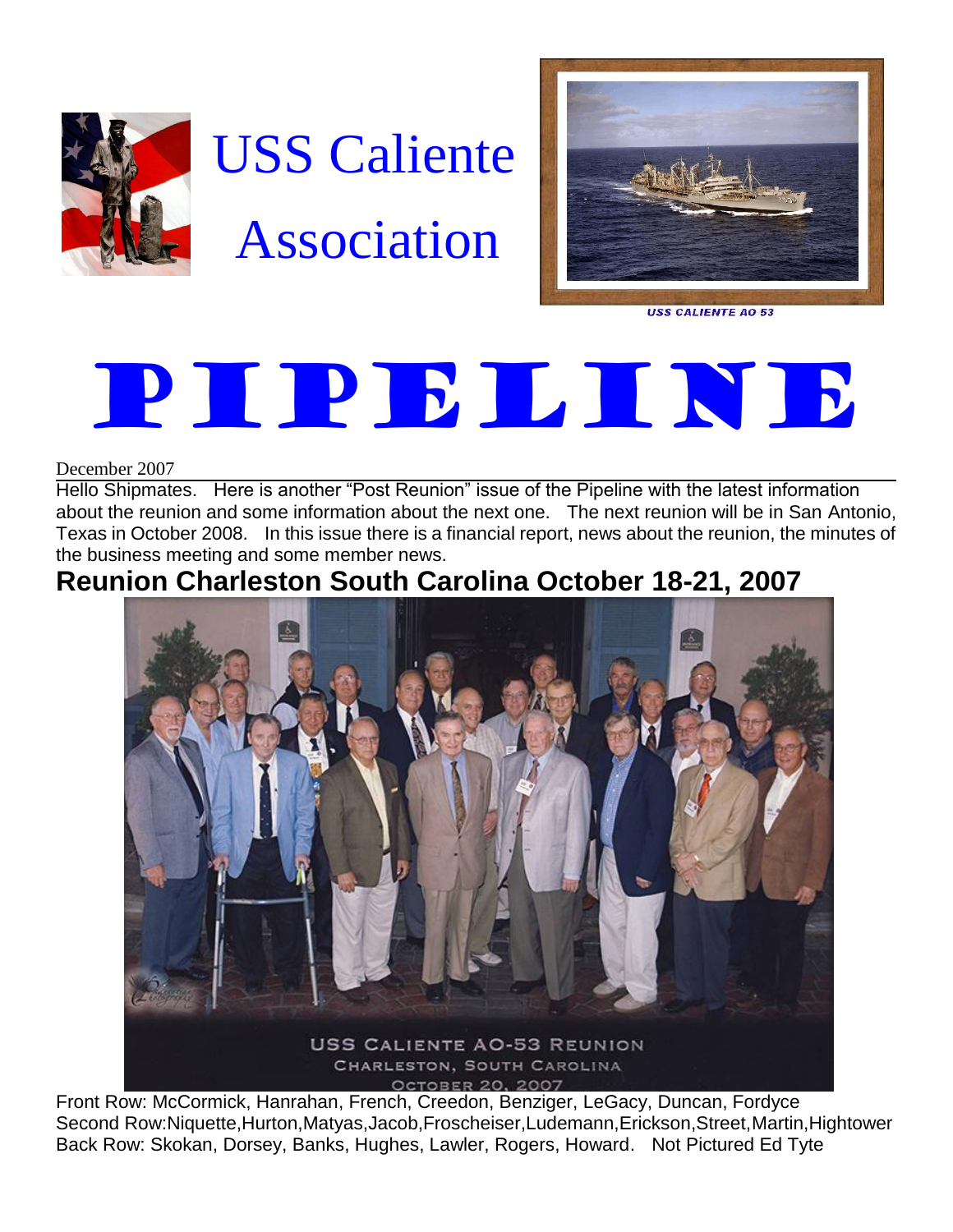#### Charleston Reunion 2007





Bill Hightower Before and After **Rusty Pickett** Bill Hightower Before and After







I would like to thank everyone that attended the reunion and made and made it a success. I want to thank **Norm Street** and his crew for his work in getting the new members and for his work in an effort to improve the Association. Thanks to **Patrick Hurton** for the big job he does in keeping our finances straight and sending welcome packages to our new members. I would also like to thank **Joe Benziger** and **Patrick Hurton** for their help in recording the minutes of the business meeting. Now we start on the San Antoino Texas reunion for October 2008. I want to thank the Association for your trust in me.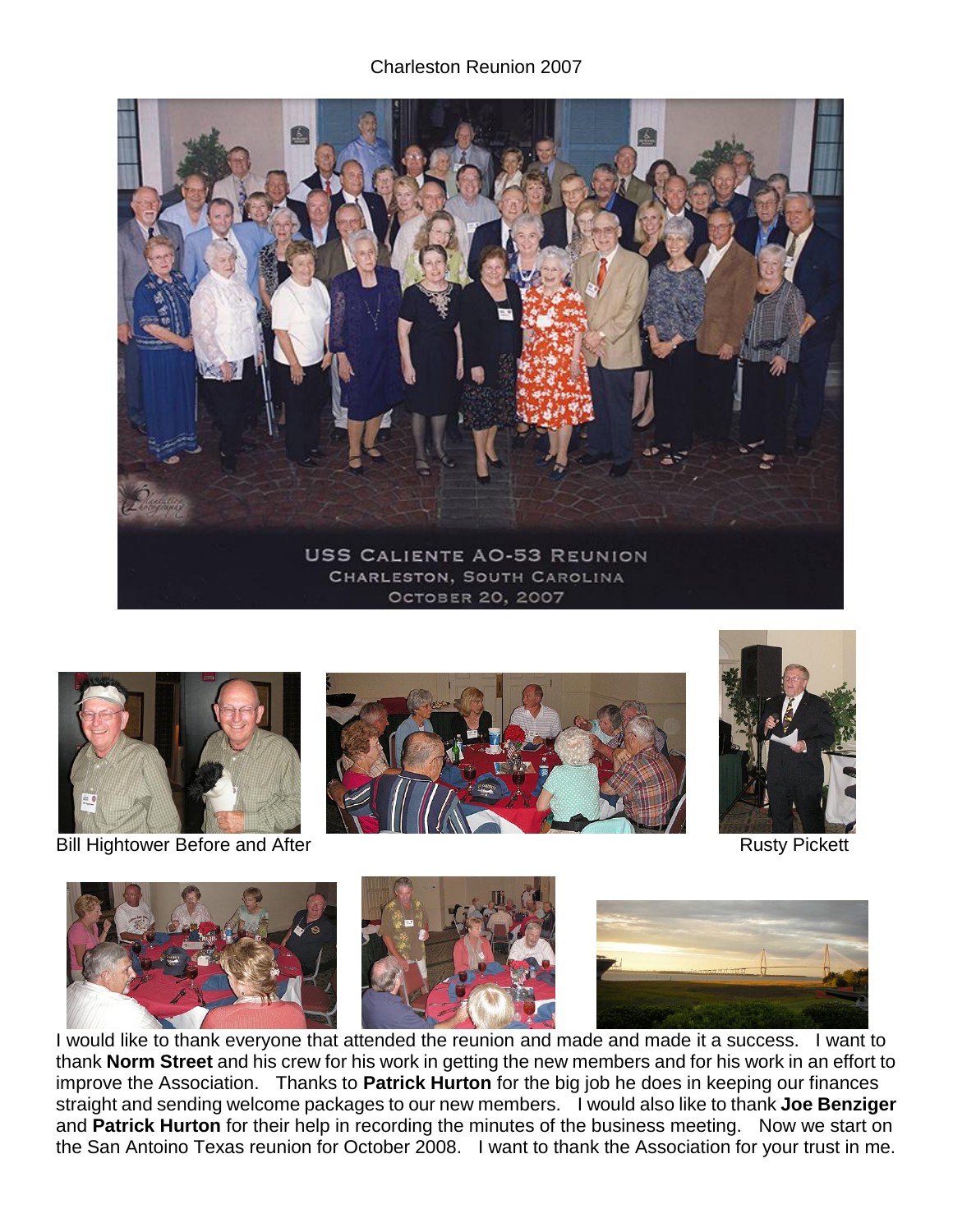# **2007 USS Caliente Association Business Meeting Minutes**

The meeting was called to order, at 9:00AM, October 20, 2007 at the Holiday Inn, Mt. Pleasant, South Carolina, by Association President **Bob Howard**

Opening remarks welcoming everyone, especially first time attendees, were made by Bob with mention that he recently had been informed of the passing of two of our shipmates, **Jim Welch** and **John Shinkle**. As is our practice the widows will be offered the sincere condolences of the Association and offer will be made to make a donation, to the charity of their choice, in the name of the deceased.

**John Creedon** then asked to be recognized by the chair to give a brief history of the Association. John stated that the Association was formed, in 1989, by USS Caliente shipmates who had served on the ship in WWII. John stated that the Association was formed to promote the social gathering of former crewmates of the USS Caliente, primarily through attendance at periodic reunions. He stated that the Association had always been a very harmonious one and hoped that the tradition of goodwill and cooperation would carry on with the addition of newer members. In addition to John, two members, who are present here today, **Bob LeGacy** and **Joe Benziger**, were also present at the first USS Caliente reunion, held in New York City in 1989

Bob then presented an overview of the organization and the reunions subsequent to his election as president at the Las Vegas reunion in 2002. Bob noted that the Association had been without by-laws until they were adopted at the San Francisco reunion in 2003. He also outlined the process he established in organizing the four reunions he has been responsible for and noted that, with the continuing improvements in communication, primarily the Internet, information regarding reunion sites, hotel and facilities availability and cost, and other local attractions to be seen, can be fairly easily analyzed without the necessity to ask for large amounts of volunteers. **Joe Benziger** also commented regarding the relative ease today versus when the Association was first started in the late 1980's.

Pat Hurton gave the attached treasurer's report.

Bob opened the floor to general discussion and recognized **Norm Street**. Bob wanted it recognized that Norm has been performing an excellent job of recruiting new members since he assumed the task at the Philadelphia reunion in 2005 and that he hoped that Norm would continue to undertake to lead this very time consuming task in the upcoming year.

Norm presented several ideas he had regarding potential improvements to the Association. In summary he suggested: 1. That a Board of Directors be established to provide overall guidance with regard to the direction of the organization and lend their knowledge and experience to the current officers.

2. The organization add appointed positions covering a storekeeper, newsletter editor, webmaster and shipmate search person.

3. That a reunion committee be established that would outline potential reunion sites for the upcoming five years.

4. That the Association allow the shipmate search person be allowed to advertise the potential reunion sites to enhance the recruiting of new members.

5. That the Association be allowed to gather individual contributions from shipmates, who wish to make them, into a single annual donation to the Navy and Marine Corps Relief Society in the name of the U.S.S. Caliente. Donations would not be solicited but the Association would allow for shipmates to make donations, of any size and throughout the year, that would be held donated annually in the name of the Association

Discussion was held regarding the several suggestions and it was decided that all shipmates present think about the suggestions and offer comments throughout the coming year with the idea of reviewing them at the next reunion. These suggestions will be voted on at the next business meeting in San Antonio, TX

Norm also presented a prototype of a few sympathy cards to be sent to those who suffered losses, illnesses or like concerns. This function is to be performed by the Chaplain. This proposal was approved.

Bob then recognized **Pat Hurton** who asked to comment further on the suggestions made by Norm. Pat suggested that it might help Norm's recruiting if he could show suggested future reunion sites to potential new members. There was no objection to this approach as long as they were presented as "potential" sites and that the actual location, of the next reunion, would be decided in accordance with the Association By-Laws at the business meeting of the appropriate reunion.

Pat also suggested that, if we could find persons to fill the positions, the Association could benefit from the addition of volunteer persons in the roles of Storekeeper, Webmaster and Newsletter editor. There was no objection to filling the appointed roles of Storekeeper and Webmaster.

Specific discussion was then held regarding the newsletter. It was noted that the current by-laws of the Association call for the Secretary/Editor to be the person responsible for the newsletter. **John Creedon** commended Bob on the quality of the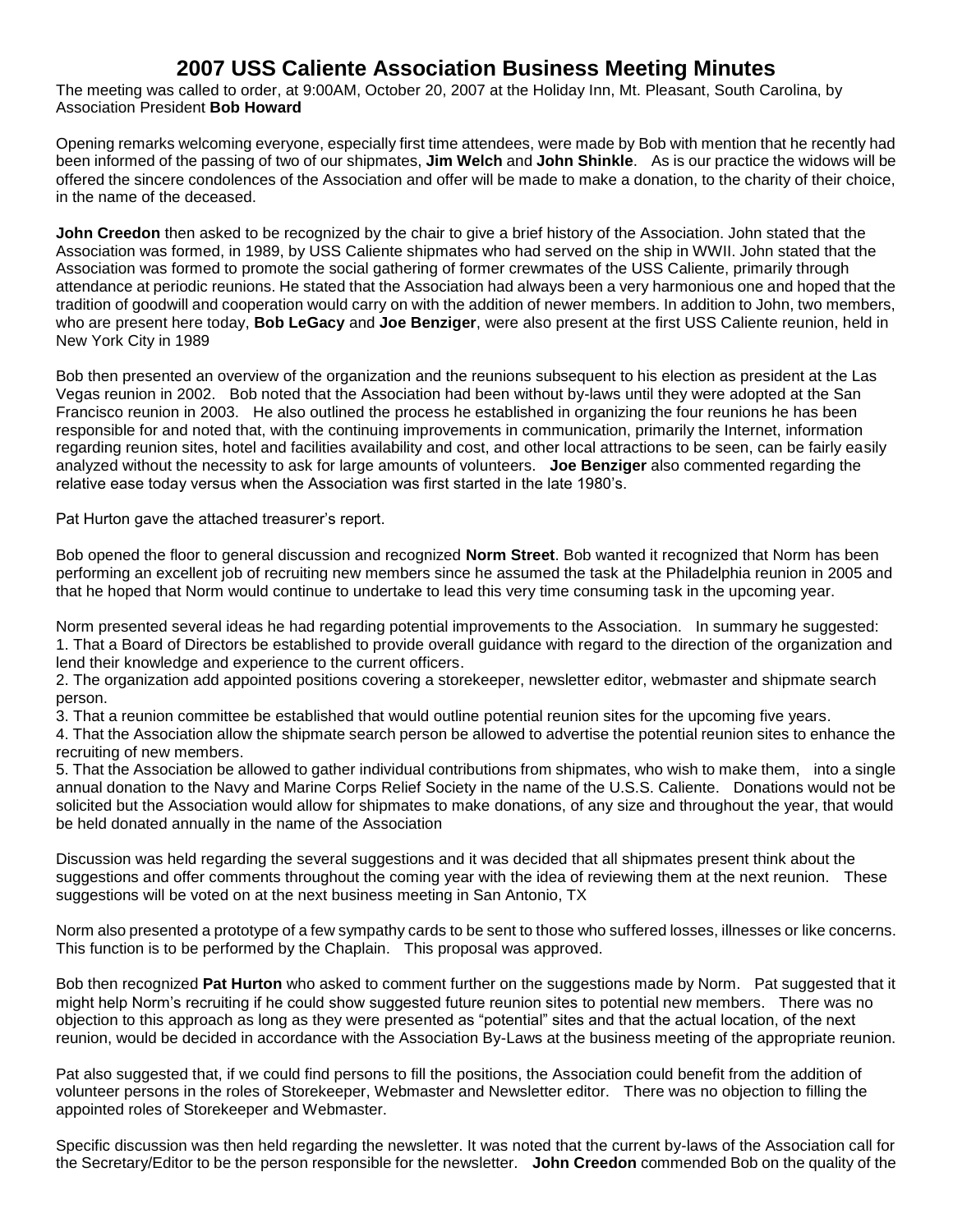newsletters. It was noted that Bob has been filling role of President and Secretary/Editor since his election as president in 2002. Bob acknowledged that he would welcome any assistance that is available regarding the newsletter. If a person wanted to assume the role of newsletter editor, as an appointed position under the secretary/editor, we could do that without changing the by-laws. Pat noted that any changes to the by-laws would have to be approved at the appropriate business meeting.

Bob again asked if there were any other topics that members wished to discuss. There being none the meeting moved on to the election of officers and the selection of the site of the next reunion. Because the President is the person responsible for organizing the next reunion discussion involved both the site and the election of the President. **Norm Street** proposed San Antonio, Texas in October 2008 to be the site and date of the next reunion. No other suggestions were made so discussion regarding the President ensued. **John Creedon** asked Bob if he would have any objection to being President again and would he organize the San Antonia reunion. Bob stated he had no objection. It was then proposed and seconded that Bob Howard be elected President. No other person was proposed so a vote was called for. **Bob Howard** was re-elected President.

A vote was then taken on the location of the next reunion. San Antonio, in October 2008, was proposed and seconded as the next reunion site and date. There being no other proposals a vote was taken and San Antonio, in October 2008, was selected as the next reunion site.

The next order of business was to elect a Vice President. **Bryan Skokan** was nominated for the position of Vice President. Bryan regretfully declined the nomination due to the press of current personal and business activities. He stated that he will probably be willing to serve the Association in the future as time permits. No other person was nominated so the position was left vacant.

The next order of business was to elect a Secretary/Editor. Bob Howard was nominated and seconded for the position. No other person was proposed so a vote was called for. Bob was re-elected Secretary/Editor.

The next order of business was to elect a Treasurer. **Pat Hurton** was nominated and seconded for the position. No other person was proposed so a vote was called for. Pat was re-elected Treasurer.

The next order of business was to elect a Chaplain. **Norm Street** nominated **Chuck Howell** for the position. Chuck was not present at the reunion, but Norm assured us that he had talked to Chuck and he was willing to accept that responsibility. The nomination was seconded. No other person was proposed for the position so a vote was called for. **Chuck Howell** was elected Chaplain.

Prior to adjournment there were two other items to be noted;

- 1) The by-laws need revising to reflect the date of January 15<sup>th</sup> (vs. September 1<sup>st</sup>) of each year as the date that dues are due and payable. This will be accomplished and the by-laws will be reprinted
- 2) Bob Howard will discontinue his website. Norm Street's web site at: [http://www.usscalienteao-53.com](http://www.usscalienteao-53.com/) is the official website for the USS Caliente Association.

There being no other business Bob asked for a motion to adjourn. It was moved and seconded that the meeting be adjourned at 11:00 AM.

#### **USS Caliente Association Elected Officers USS Caliente Association Appointed Officers**

| President:        | <b>Bob Howard</b>   | Membership Chairman: | Norm Street |
|-------------------|---------------------|----------------------|-------------|
| Vice President:   | Vacant              | Webmaster:           | Norm Street |
| Treasurer:        | Pat Hurton          |                      |             |
| Secretary/Editor: | <b>Bob Howard</b>   |                      |             |
| Chaplain:         | <b>Chuck Howell</b> |                      |             |

There may be an error or two in these minutes. If any of you that attended the business meeting have any corrections or additions, please let me know. Bob Howard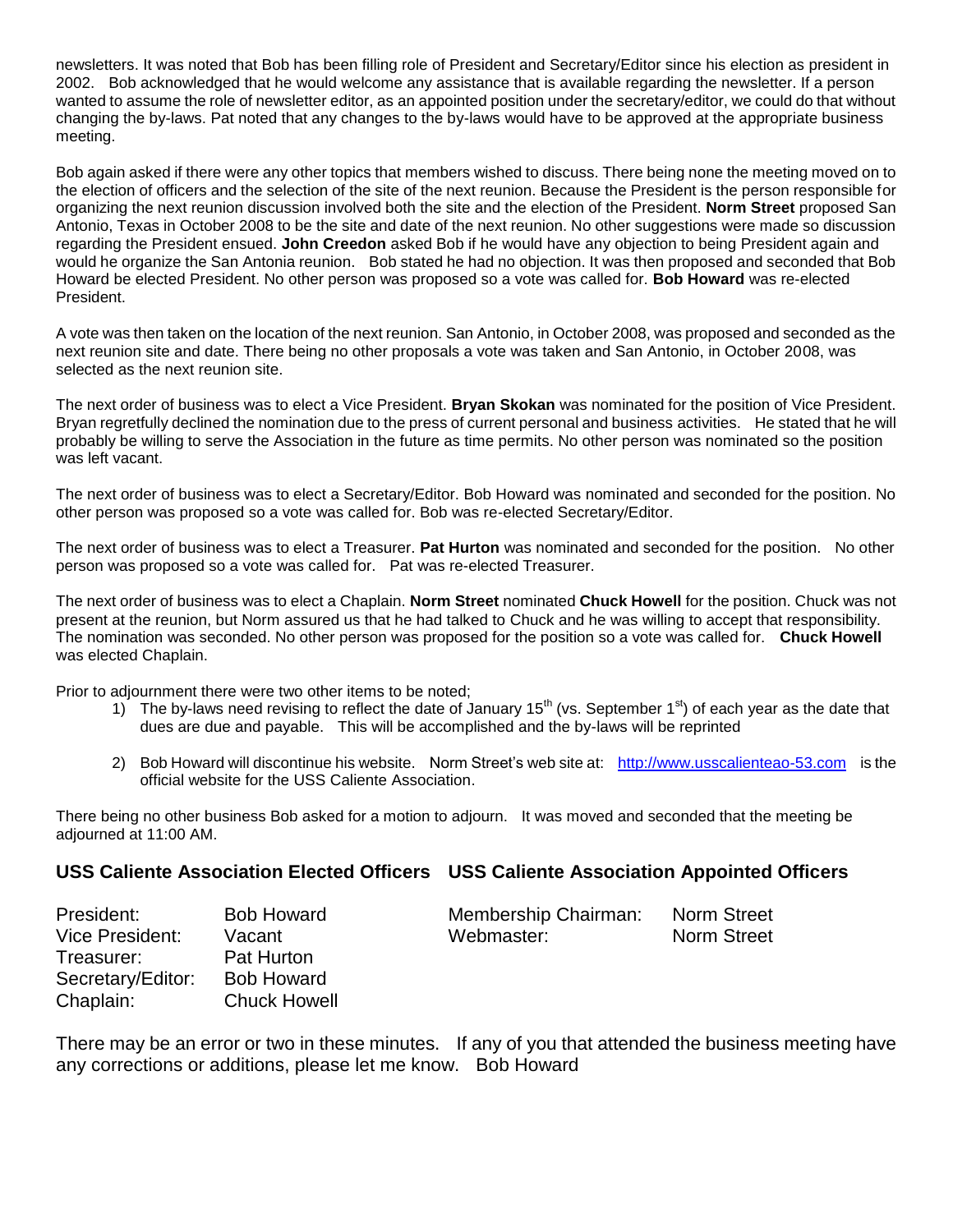#### **USS Caliente Association Treasurer's Report October 15, 2007**

| \$                                      | \$136.95         |                                                                                                          |                                                             |
|-----------------------------------------|------------------|----------------------------------------------------------------------------------------------------------|-------------------------------------------------------------|
| \$                                      | 513.05<br>450.45 | \$645.34                                                                                                 |                                                             |
|                                         |                  |                                                                                                          |                                                             |
| T-shirts(including mailing)<br>\$<br>\$ | 500.00<br>450.50 |                                                                                                          |                                                             |
| \$                                      | 455.00           |                                                                                                          |                                                             |
|                                         |                  | \$<br>460.00<br>\$1,310.00<br>210.00<br>\$<br>\$1,200.00<br>\$<br>68.00<br>\$<br>203.87                  |                                                             |
|                                         |                  | \$4,097.59                                                                                               | \$8,883.29                                                  |
|                                         |                  |                                                                                                          | \$1,434.01<br>\$4,412.31<br><u>\$3,036.97</u><br>\$8,883.29 |
|                                         |                  | \$1,050.37<br>\$200.00<br>USS Caliente Memorabilia<br>\$1,168.72<br>\$216.50<br>\$2,335.72<br>\$5,141.54 | <b>Total Balance</b>                                        |

**Note**: The \$500.00 for the Hats, will be returned to the Association Treasury when enough of the hats are sold.

There will be a slight profit from the sales of the hats. That money will be sent to the Treasurer when the hats are sold. B.H.

# **Reunion Expense Report.**

The monies for the reunion were collected by **Rusty Pickett**. He made all the arrangements according to my direction. He paid all the bills with the money he received from reunion signups. He did not charge us for this service. He was paid by the vendors. The agreement was that if there was money left over, he would give it to the Association and if it cost more than he had received from the attendees, we would reimburse him. We went over \$77.41

# **Charleston Reunion Attendees**

Morris and Joanne Banks Joe and Jo Benziger John and Diane Creedon Herb Dorsey John and Joyce Duncan Lou and Mary Erickson Ed and Karen Fordyce Robert and Barbara French Warren Froscheiser and Bobbie McGee John and Elena Hanrahan Bill and Manda Hightower Bob and Sherris Howard Jack and Barbara Hughes Patrick and Charleen Hurton Paul and Carolyn Jacob Bill and Nancy Lawler Bob and NanC LeGacy David Ludemann Brady and Irene Martin Bob Matyas Mac and Connie McCormick / Wayne Clayton Ann Murphy Jim and June Niquette John and Cheryl Rogers Bryan and Bonnie Skokan Norm and Susan Street Ed Tyte

# **Association Dues**

Remember to pay your 2008 Association dues. They are due by January 15, 2008. A good time to pay them, if you haven't already done so, would be now.

Send your dues to: Patrick Hurton 14075 Kelsey Drive Chico, CA 95973-9262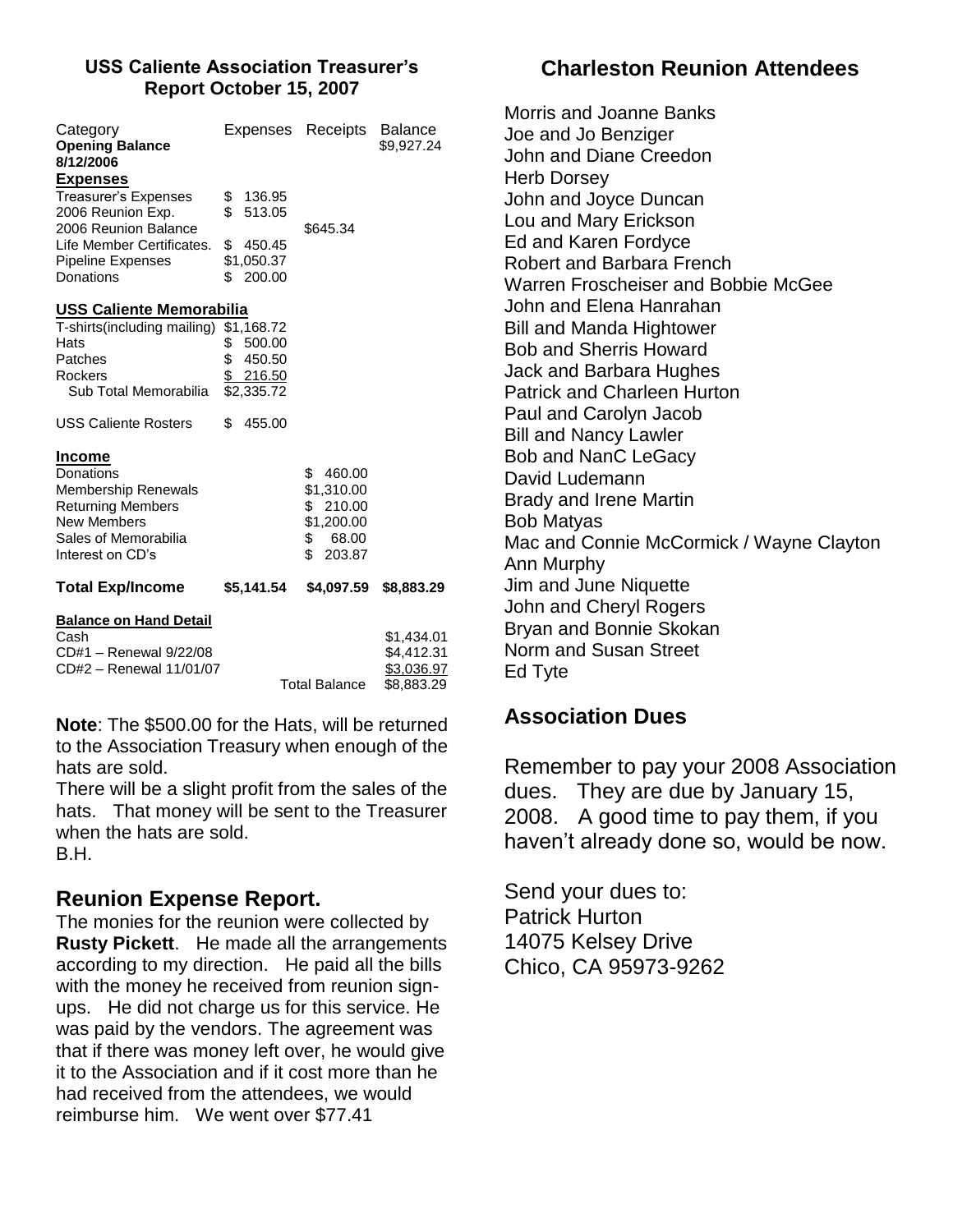# **New Members**

**Richard Barbosa**, BT2, 1968 to 1970. He lives in Nederland, TX.

**Robert L. Reinhard**, SN, 1959 to 1962. He lives with his wife Darlene in Epson, NH.

**Phillip Deprato**, 1952 to 1954. He lives with his wife Mae in Anza, CA.

**Isidoro Chavez**, EM3, 1959 to 1962. He lives with his wife Rita in Albuquerque, NM.

**Charles J. Wright**, MM2, 1959 to 1962. He lives in Silver Springs, FL in the Winter and Vienna, VA in the Summer (Tough life).

#### **Ball Caps**

We still have about 25 Caliente ball caps left to sell. If you would like a Caliente Ball Cap, send me \$15.00 and I will send you one. Make your checks out to Robert (or Bob) Howard and send it to me at 2674 Buena Vista Ave., Walnut Creek, CA 94597-2547. I will send you your cap.

#### **Member News**

I received word of the following deaths: Received Sept 30 from **Joann Welch**

#### **Jim Welch**

Yes Bob we did get the Pipeline and was able to open it. I'm sorry I didn't get back to you right away but I wanted to reply and also let you know that Jim passed away on Sept.16. His funeral was on Sept. 20th. I can't tell you how much he enjoyed getting the Pipeline and reading about the fellows involved on it although there weren't too many members that were on the ship at the same time he was. He was always proud to say he served in the Navy. Joann Welch (wife).

# Sept 30 from **Pat Shinkle**

# **John(Jack) Shinkle**

I received word this evening that Jack died on July 3. I called his wife Pat and talked to her for a while. He had blood circulation problems and was in the hospital for surgery. He had a heart attack. She said he also had cancer. She said cancer runs in the family. Donation: American Cancer Society.

#### Received from **Margaret Crisp Raymond (Ray) Crisp**

Mr. Howard, I thought you might want to read Ray's obituary. I will have to get Ray's service papers to find out his rank and I am not sure when he was on the Caliente. Mr. **Milan Nikcevich** might remember when Ray was on the Caliente. Thank you so much for sending me The Pipeline and I look forward to reading it and passing it on to my son. If you have further questions, please let me know. Margaret Crisp Greenville, SC

Raymond Carlos "Ray" Crisp, 74, of 2 Zelma Drive, died at his home on Saturday, June 25, 2005. Born in Hendersonville, N.C., he was a son of the late Jesse Gordon and Nancy Isabel Green Crisp. He was a devoted husband, father, and grandfather who set a Christian example for all. Ray served his country in the U.S. Navy during the Korean War, was a graduate of Parker High School and the University of South Carolina.

Our condolences go to all the families. Joann, Pat and Margaret are Honorary Life Members and will continue to receive the Pipeline and invites to our reunions.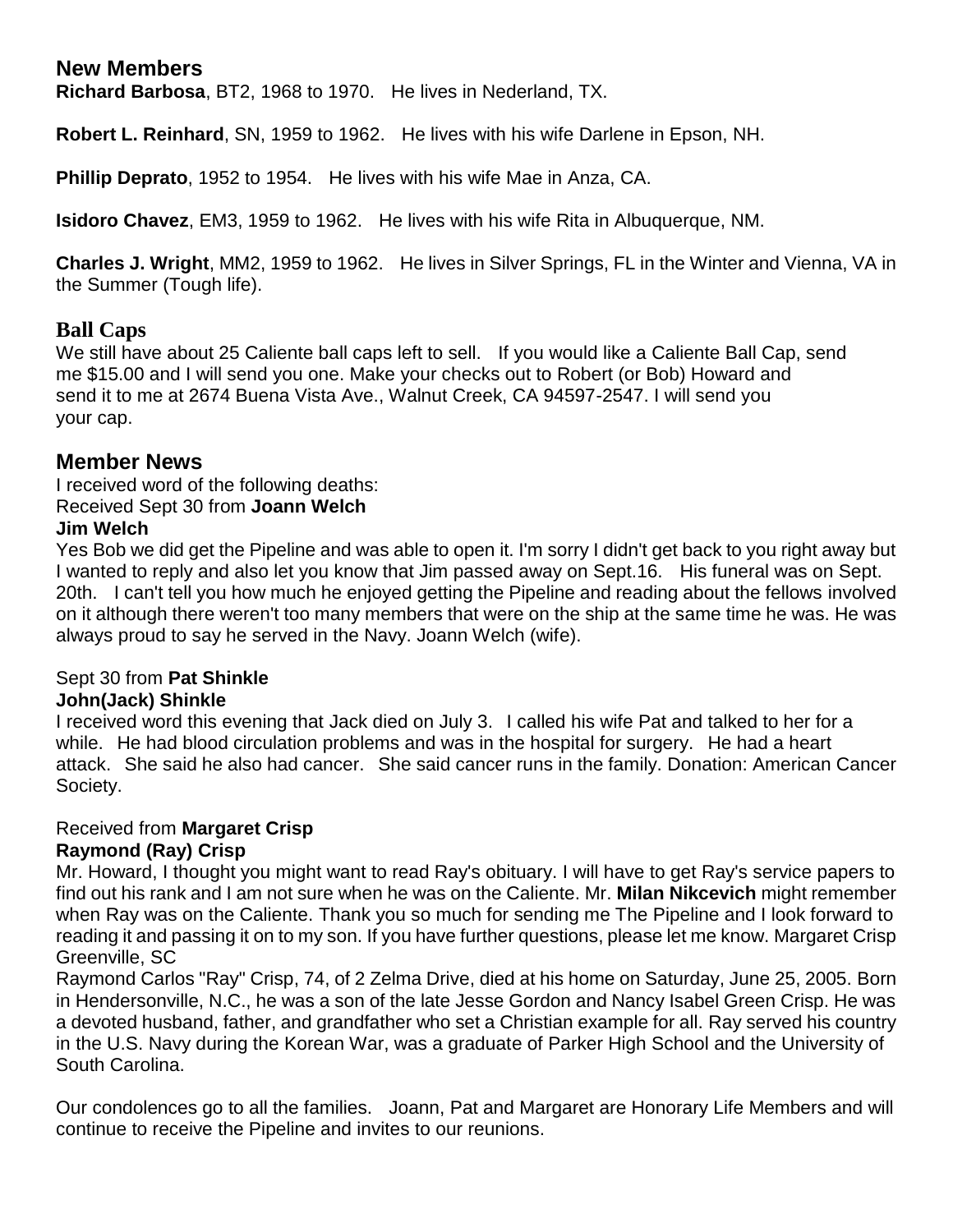Received from **Albert Viola Jr**. 10/06/07 USS Caliente Association Please note that my mother, **Diana Viola**, wife of **Albert Viola**, passed on, back in May 2007. On behalf of both my mom & dad, I would like to say thank you for keeping them informed. Keep up the good work! Best Regards, Albert Viola Jr. 11107 Dulcet Ave. Northridge, CA 91326

#### **Good News**

I received the following from **Trudy Lynch** shortly after I published the September Pipeline. After our reunion in Charleston, my wife Sherris and I went with **Bob and NanC LeGacy** to see Bud and Trudy Lynch at Hilton Head Island, SC. Trudy Lynch is one Classy Lady. We had a nice visit with her and Bud.

#### Dear Bob:

I have received the Pipeline and found it very interesting. With so much sad news in the beginning, I have to report that **Lcdr. Hector (Bud) Lynch**, the first Supply and Disbursing Officer aboard the Caliente (in 1943) is now 90 years old and still remembers where he slept on the Ship, that his room-mate was Dr. Paul Bradford,( many, if not all!) of the specifics of the ship as well as the fact that he had his appendix removed by Dr.Roger Graves (Chief of Surgery at Mayo Clinic in private life!!!) aboard the USS Solace. Paul Bradford (who had not wanted to perform the surgery, was asked to "assist" which slighted him. Bud, of course expected to recuperate with the attention of "beautiful nurses, but, unfortunately the Solace was ordered to Guadalcanal and Bud was transferred over rough seas back to the Caliente.

Bud now resides in the Preston Health Center at The Cypress of Hilton Head. and he is in a wheel chair. He is usually "with it", but no promises! His spirits are good and he always has a smile.

Have a wonderful reunion! Say "hello" to everyone for us. We'll be thinking of you all. **Trudy Lynch**

Received from **Ann Murphy** November 18

Dear Sherris and Bob

This letter is long overdue, and I apologize. I had a grand time at the reunion, thanks in no small part to you two making me welcome and feeling so at home.

It was good to see the returnees and those who had missed a few reunions, and to greet the first-timers. Hopefully, those on the internet will pass the word and more will join to take up the slack. And I'm betting the former shipmate who was so pleased to meet up with us at Patriot's Point will do his best to make it to San Antonio.

The CALIENTE had to be very special to anyone who served aboard it, and the men whom I've met over the years seem to bear that out. At every reunion I have enjoyed every hello, smile, hug, every gabfest. If I could send a message to the women of the men who have passed away it would be this: "I encourage you to either try to attend a reunion, or to send a note now and then to just let others know that you're thinking of them."

I'm looking forward to San Antonio. My son, Tim, who lives in Houston, will probably join me. My granddaughter, Jennifer, teaches Sports Training and is a sports trainer in the Edinburgh, TX, school system. Come to think of it, it might turn into a mini Murphy reunion.

Wishing you both, and everyone else a Thanksgiving of peace, happiness, and nice memories. Slainte ! Ann Murphy (Ann is second from left, front row in the group photo, page 2)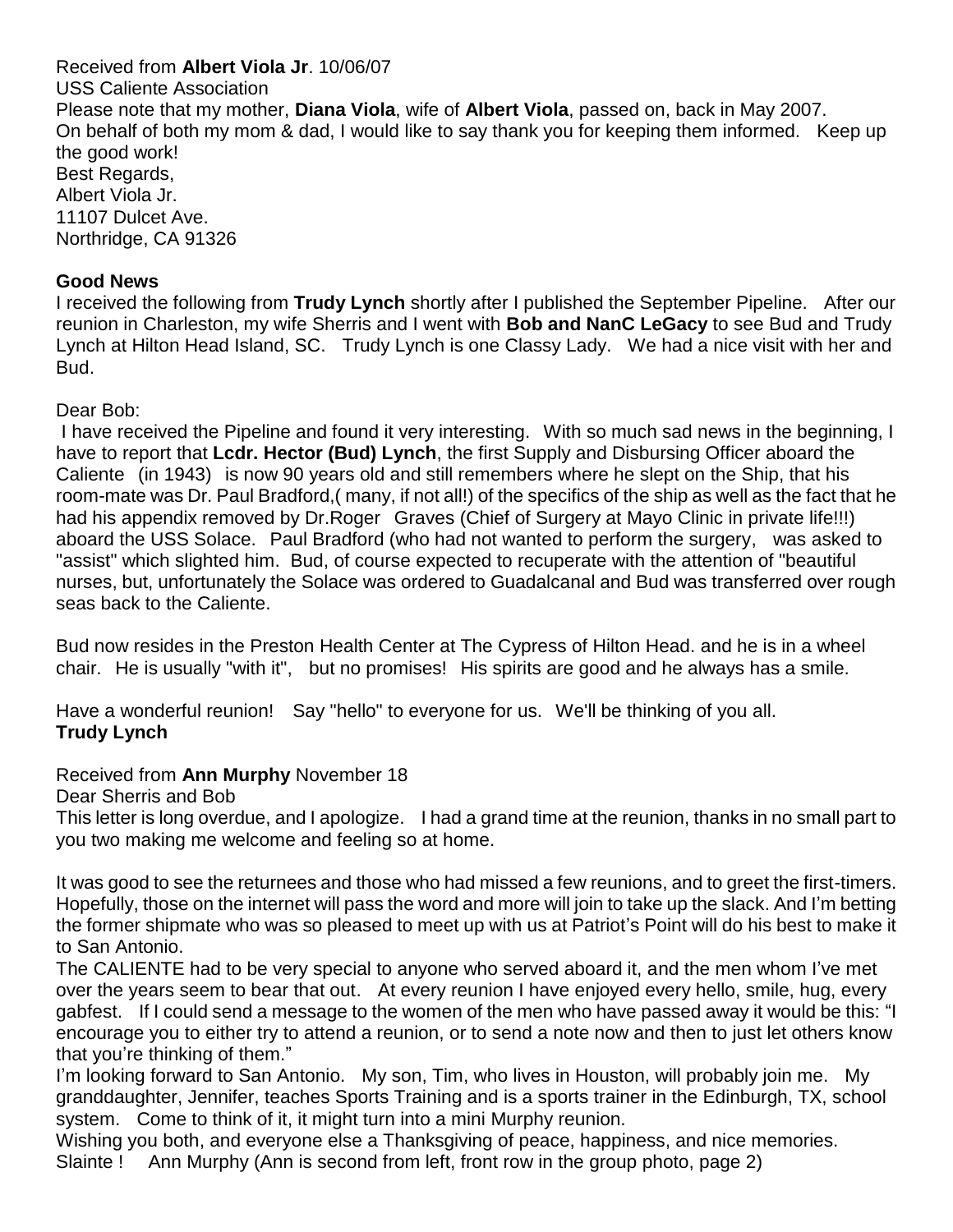BOB...I RECEIVED THE PIPELINE....THANKS....ALSO, THE PICTURE OF THE CAL REFUELING WAS IN LIFE MAGAZINE, OCT 4, 1954 AND THE STORY LINE WAS ABOUT THE 7TH FLEET OPERATIONS AS REGARDED THE AMOY, QUEMOY AND MATSU ISLAND SQUABBLE BETWEEN THE FORMOSAN CHINESE AND THE MAINLAND CHINESE...I HAVE A COPY OF THE LIFE MAGAZINE...THE CRUISER WAS THE USS SAINT PAUL CA73...I DON'T KNOW THE DESTROYERS NAME BUT HER SISTER SHIP WAS THE SIGOURNEY DD643... ALSO, THE FLEET COMMANDER WAS ADMIRAL ALFRED M PRIDE

P.S... I ALSO HAVE A GLOSSY PRINT THAT WAS SENT TO THE CALIENTE BY THE LIFE MAGAZINE PHOTOGRAPHER....HE SENT A BUNCH OF COPIES.....**MILAN Nikcevich** I forwarded the above message to **Don Hall**

Bob, I only know that I got the picture sometime in 1953, I don't know the date it was taken but it was taken by a photographer by the name of "Howard Sochurek", and as I said that when I asked for a copy of the photo I was sent the one that you have now. I also can send a copy of the backside of the photo that shows who the photographer was and some other information if you need it. It might be a good time to ask Mr. Nilcevich what info is on the reverse side of his photo also, thanks. **Don Hall** Forwarded to Milan

Letter from **Jack Nelson** when he ordered his ball cap.(I missed putting this in the last Pipeline) 6 Sept 2007

#### Hi Bob

Just got email from **Norm Street** yesterday about website and found the newsletter on it and decided I needed one of those hats if you have any left. You will notice that my check is from California but I retired from the post office in June so will now split our time between Calif. and Wisconsin so we will be here until the end of October so you can mail the hat to the Wisconsin address.

I got orders to the Caliente in July of 1973 when we were decommissioning the USS Ticonderoga (CVS-14) and the Caliente was over in Westpac so I had to go to Travis AFB and fly to Clark AFB in P.I. with stops in Hawaii and Guam so when I got to Clark they put me on a bus to Subic Bay and I went to transit there and they told me that I would be there until the ship pulled in the following week or so. I was there for about 10 days which was damn good liberty so wasn't complaining and then they told me the ship wouldn't be coming in there as they were going to Guam instead so they sent me back to Clark and I had been to Guam before and knew I didn't care for the place so I was able to give up my seat for several days and stay at Clark the whole weekend but then got into Guam on a Monday and had to sit in transit there all week until the 53 pulled in on Sunday and then I reported aboard and asked what the schedule was and they told me they would be leaving for Long Beach the next morning. I could hardly believe that good fortune but the only drawback was that we had to escort some Minesweepers back to Long Beach and we had to go at their speed so it took a few weeks to get back but it ended up being a good deal for me as I won over a grand playing poker on the way back and then when we got back, I think we found out around the first or second day back that we were going to be decommissioned so that trip back to the states was my only sea time onboard there. I looked over the roster yesterday and had to get way down toward the end when I noticed Robert Waterman from Maine and he was one I remembered well as he had been aboard there for three years and was real familiar with the E-Div and I had came aboard as the lead petty officer in E Div and the Chief had left the day I came aboard and Waterman was the next senior guy in the division so relied on him to brief me in. Our E Div. Officer was Ensign Jensen and his name was on the roster yesterday but only his last name and no address or anything but I remember him as a great guy and I even had him and his wife out to my home in Orange county for Thanksgiving dinner and boy was he hung over the next day, we didn't have Thanksgiving Friday off in the Navy. We only had a couple weeks to go after that and we had the ship's last party on the Princess Louise down at Terminal Island.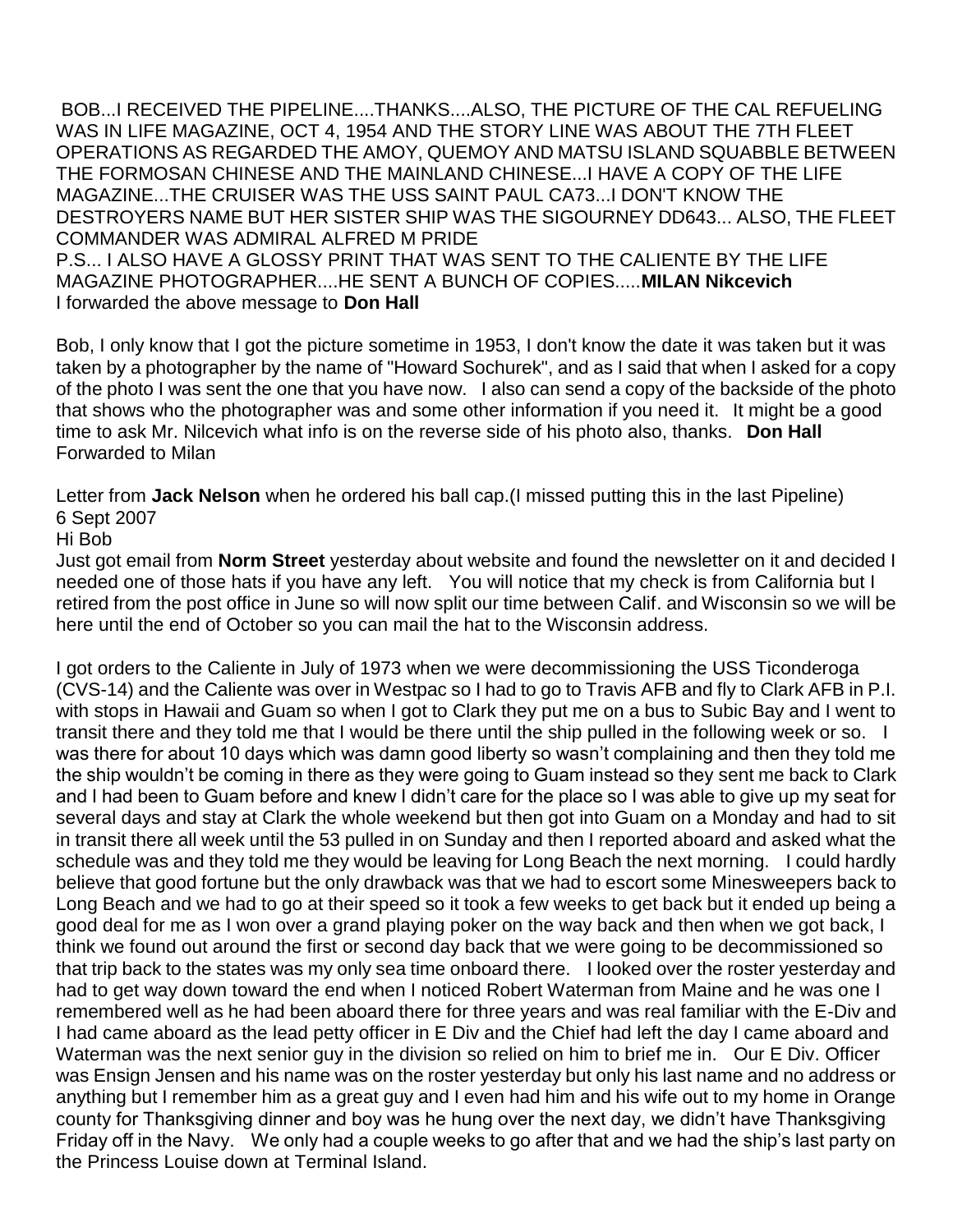I enjoyed talking with Waterman out in Maine last night. He is Supt. of the Municipal Water Dept. out in Portland, ME now. Well that is my little story as I probably had as short a tour as anyone ever had aboard the Caliente and it was the second ship that I was the last man to come aboard before decommissioning as in 1969 I reported aboard the USS Arlington (AGMR-2) in San Diego on Saturday night and we started decommissioning it on Monday morning so I never spent one day at sea on that one….take care, Jack (Nelson)

#### Received from **Don Hall** Sept 29

Bob Milan called me yesterday from Florida, we had quite a talk about the picture, among other things and so help me I can't remember him, said he came aboard ship in 1952. He said the cruiser that the Caliente was refueling in the picture was the USS Saint Paul, aboard the Caliente it was called the USS St Paulina, (they had problems with guys sleeping together get my meaning.) Right after they gave several sailors discharges for b behavior unbecoming to sailors habits I had to go aboard her for two weeks TAD, and I made dam sure I was the only one in my bunk. We used to call the USS Los Angeles the USS Pershing Square for the same reason, got us in to some trouble but it was OK, we healed easy. Tell all the ones at the meeting that were aboard ship during the 1949 to 1953 era hello for me, and to all the rest also, sorry I can't get there but with three things I now should attend, this get together, my family reunion in August and the police get together, can't make them all, as my wife has some serious medical problems, liver and kidney type, so I have to choose carefully which one (s) I attend. Be sure to call me when you pass thru Madera. Don

#### Received from **Jack Nelson** 9/29

Hi,

Yesterday I made a 27 mile walk from Moorhead to Hendrum ,Minn.. and there will be a feature cover story in the online edition of [www.thefmextra.com](http://www.thefmextra.com/) so if you want to use that in your pipeline you are welcome. It was something I did to mark the first anniversary of my brain surgery for two blood clots on the brain last Sept. 28th. I was lucky to get a tail wind from the south instead of having to buck a north wind and I averaged 18 minutes for the27.3 miles doing it in 7 hours and 50 minutes of walking . I am 72 1/2 years old so I figure I did pretty well for an old man that had not tried anything like that before...take care, keep up the good work, I was hoping to get the Caliente hat I ordered in time for the walk so I could have picture taken in it.. as ever<Jack

# 10-7-07 From **Lloyd Oliver**

Bob, I wonder how many men remember the Typhoon in March of 1952? If I can dig out the pictures of that event, I will send them to you. That storm put us in drydock in Japan for a few weeks. Sorry I will not make the reunion, my health is going South. Lloyd

10/29

# From **Elston Paul Butner**

I received your Pipeline about what was going on. Our friend (**Nolan) Brouillette** had 5 bypasses and is not doing well, but he is going to make it.

# Received from **Clyde and Lori Goodhue**

Greetings One and All

Well here we go with winter. So far 12-18" of the white stuff is predicted. It is so pretty UNTIL you have to be out in the stuff. We came home early today and I was glad we did as the roads were as slippery as greased lightning. One misstep and you would be in the ditch. (And I only had 4 miles to travel) Well guys Clyde has asked me to send you all on a "Who is it" to see if the following two guys are remembered by anyone.

# 1. **Thomas Martin LaFrance SN-0032-72, 2. Lon Ryan Smith. CD-5758-72**

These Mates reported for duty Jan 26 1954 along with Clyde who was responsible for their records.